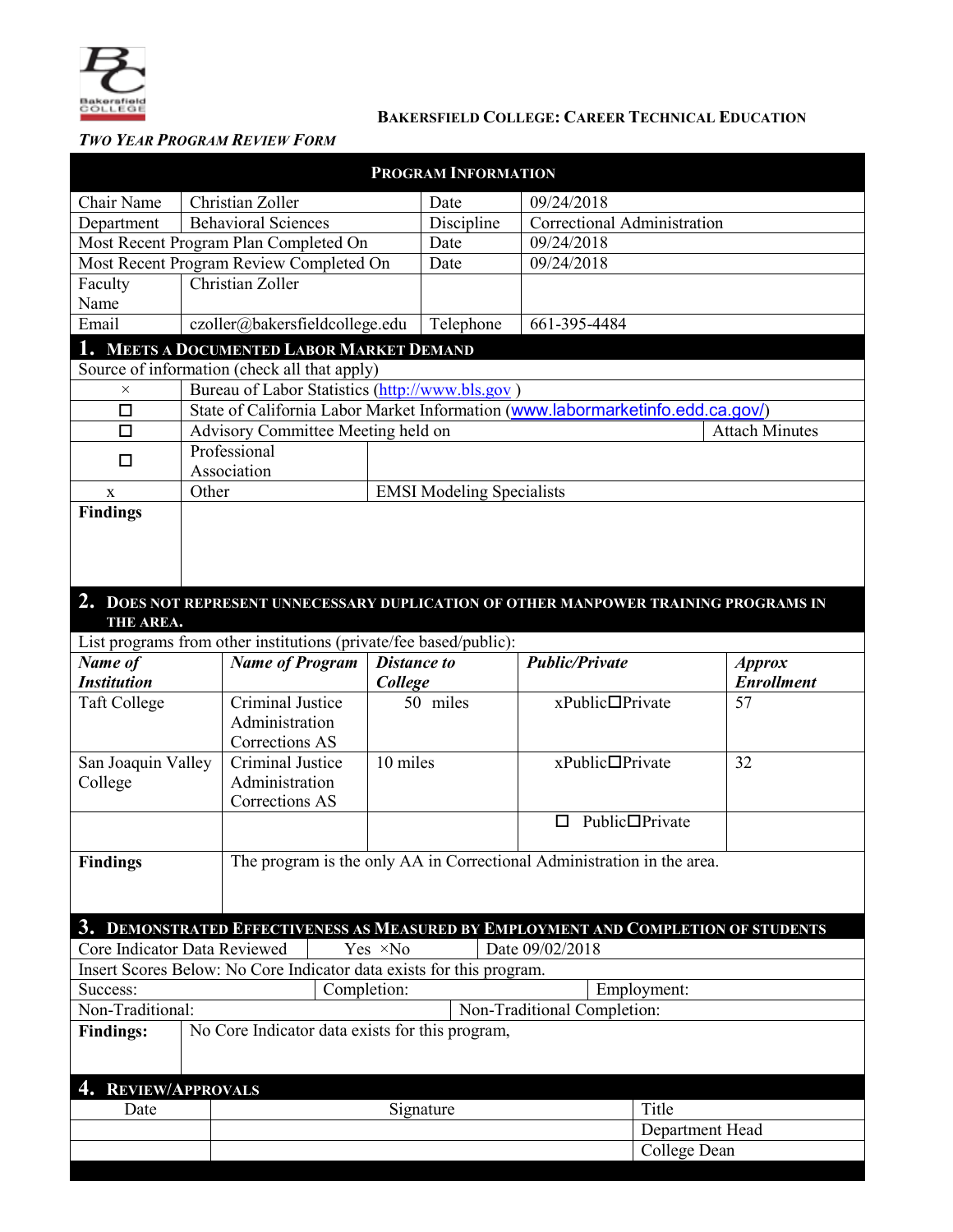| Presentation to Curriculum Committee | Click here to enter a date. |
|--------------------------------------|-----------------------------|
| Presentation to College Council      | Click here to enter a date. |
| Presentation to Board of Trustee     | Click here to enter a date. |

## **[Using EMSI / Educational Analyst / Programs / Program Report](https://west.economicmodeling.com/analyst/?session_tab=51ac03363e8193049bd953975523ffd8#module=programs§ion=my_programs)**

### **Run a historical Program Report for 2010 to 2015 to show the following data:**

What TOP code(s) are you using for this report?

- A) number of jobs within the above occupation(s) for 2010 35,000
- B) number of jobs within the above occupations(s) for 2015 37,000
- C) number and percent change (2010to 2015) 2000 and 5% increase
- D) the average hourly earnings for the above occupation(s) \$36.29
- E) number of completions (awards) from our college 2010-2015 16
- F) number of completions (awards) from regional colleges 2010-2015 25

### **Then run a projection Program Report for 2015 to 2020 to show the following data:**

- A) number of jobs within the above occupation(s) for 2015 37,000
- B) number of jobs within the above occupations(s) for 2020 38,000
- C) number and percent change (2015 to 2020) 1000 and 2%
- D) the average hourly earnings for the above occupation(s) \$36.29
- E) number of annual openings and total replacement jobs 3518, 37,819

**Does the above program meet a documented labor market demand? Please explain. The Kern County area is a major employer for state and local corrections. Demand continues to increase.** 

**Using EMSI / Career Pathways / Occupation Analysis / Occupational Program Report** 

**List all related programs of study by other educational institutions in our region:** 

**Taft College AS Correctional Administration**

**San Joaquin Valley College AS Correctional Administration** 

**Does the above program represent unnecessary duplication of training programs in our area? Please explain.**